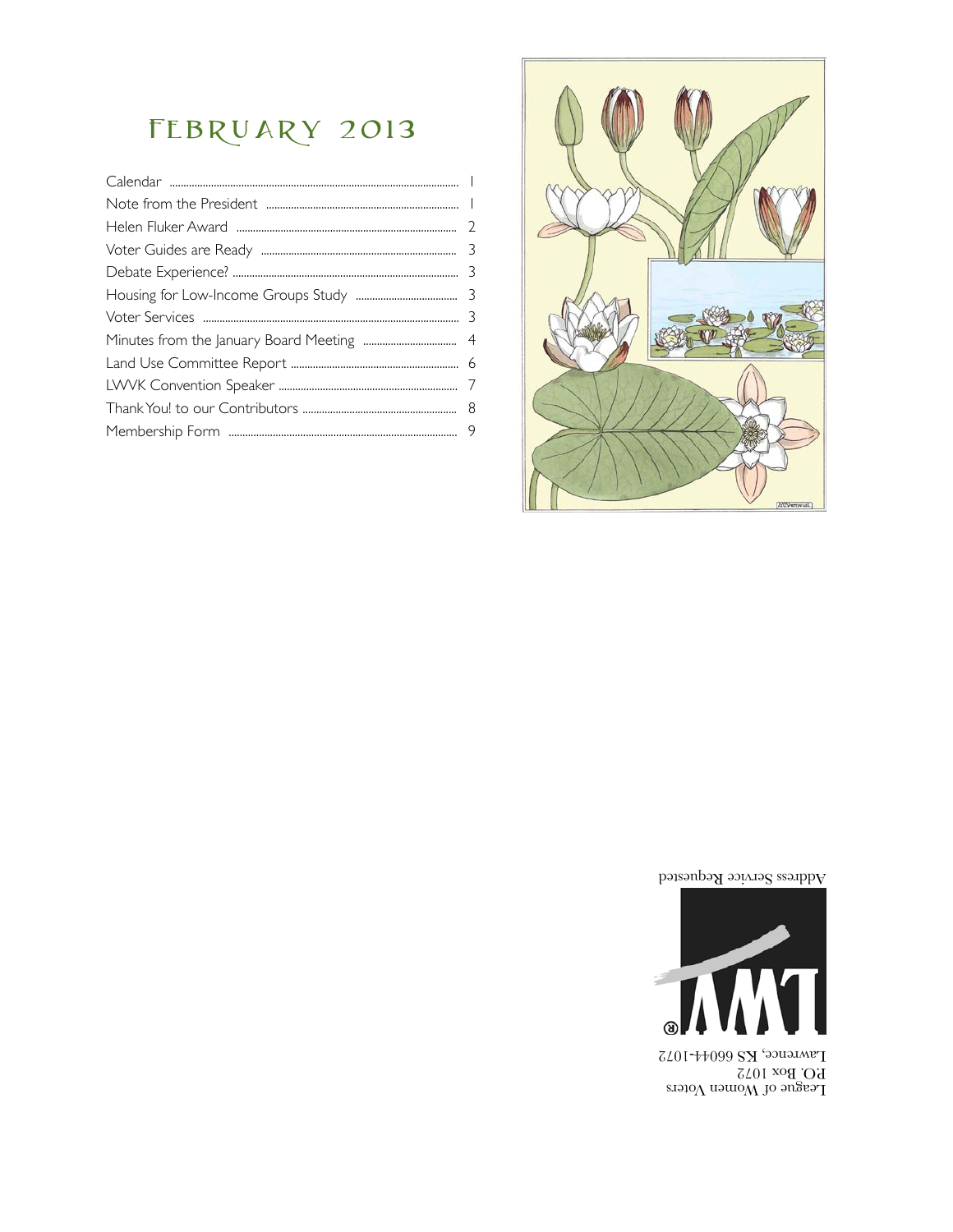# **TheVOTER** Bulletin of the LWV of Lawrence-Douglas County, KS

The League of Women Voters is a non-partisan political organization encouraging the informed and active participation of citizens in government and influencing public policy through education and advocacy.

| President:      | Melinda Henderson      | president@lawrenceleague.com  |                        |
|-----------------|------------------------|-------------------------------|------------------------|
| Membership:     | Bonnie Dunham          | membership@lawrenceleague.com |                        |
| Voter Editor:   | Ruth Lichtwardt        | lightwatcher@gmail.com        |                        |
| Local League    | www.lawrenceleague.com | www.facebook.com/lwvldc       | www.twitter.com/lwvldc |
| State League:   | www.lwvk.org           | lwy.kansas@gmail.com          | 785-234-5152           |
| National League | www.lwv.org            |                               | 202-429-1965           |

### League Calendar

| Saturday,<br>February 23 | 10 am - Noon | <b>Examination of Low-Income Housing Policy Meeting.</b> Fire Station #5, 1911 Stewart Ave.<br>Open to the public, please see article on page 3.             |
|--------------------------|--------------|--------------------------------------------------------------------------------------------------------------------------------------------------------------|
| Saturday,<br>February 23 | $7 - 9$ pm   | Land Use Committee Meeting. Community Mercantile Meeting Room, 901 lowa St.                                                                                  |
| Saturday,<br>March 2     |              | 10 am - Noon Voter Education Coalition Candidate Fair. Carnegie Building, 200 W. 9th Street.                                                                 |
| Wednesday,<br>March 6    | $6:30$ pm    | Voter Education Coalition Candidate Forum. City Hall Commission Chambers, 6 E. 6th<br>Street. 6:30 School Board candidates, 7:30 City Commission candidates. |
| Saturday,<br>March 9     | $11:30$ am   | Helen Fluker Open and Accessible Government Award Luncheon. Smith Center at<br>Brandon Woods, 4730 Brandon Woods Terrace. Please see article on page 2.      |
| Monday,<br>March 11      | $9:00$ pm    | VOTER Submission Deadline. Please send submissions to lightwatcher@gmail.com.                                                                                |
| Thursday,<br>March 14    | $7 - 9$ pm   | LWVL-DC Board Meeting. Plymouth Congregational Church, Heritage Room, 945<br>Vermont St. All League members are invited to attend.                           |
|                          |              |                                                                                                                                                              |

#### A Message from President Melinda Henderson

It's time to start preparing for the new (fiscal) year. What does that mean? First, and foremost: it's membership renewal time.

Our League's fiscal year runs from April 1st through March 31st, meaning that it's time to begin membership renewal. In the past, we've been somewhat lax with the March 31st deadline and my goal this year is to have a 100% renewal rate by then. (A girl can dream.) Our per-member-payment (PMP) to State and National will be set based on our membership count as of February 1st.

I took a look back at this past year and discovered that of 95 renewals from Jan-Dec 2012:

35% were paid by March 31st, which is our deadline

53% renewed between April 1 and September 30

12% renewed between October 1 and December 31

So I hope you all will renew! On time! Those who need to renew will be getting an email or letter from either Marjorie or Bonnie shortly. If you have any questions about whether you need to

renew, please contact Marjorie. The membership join/renewal form has been updated and will be included in the VOTERs around membership renewal time (Feb/Mar/Apr). It will also be available for our membership committee to use at any events we sponsor.

So how are your League dues applied? We charge \$55 per individual membership and an additional \$30 for a household membership. Of that, \$31 per individual go to National. \$18 per individual go to State. (One-half of that amount

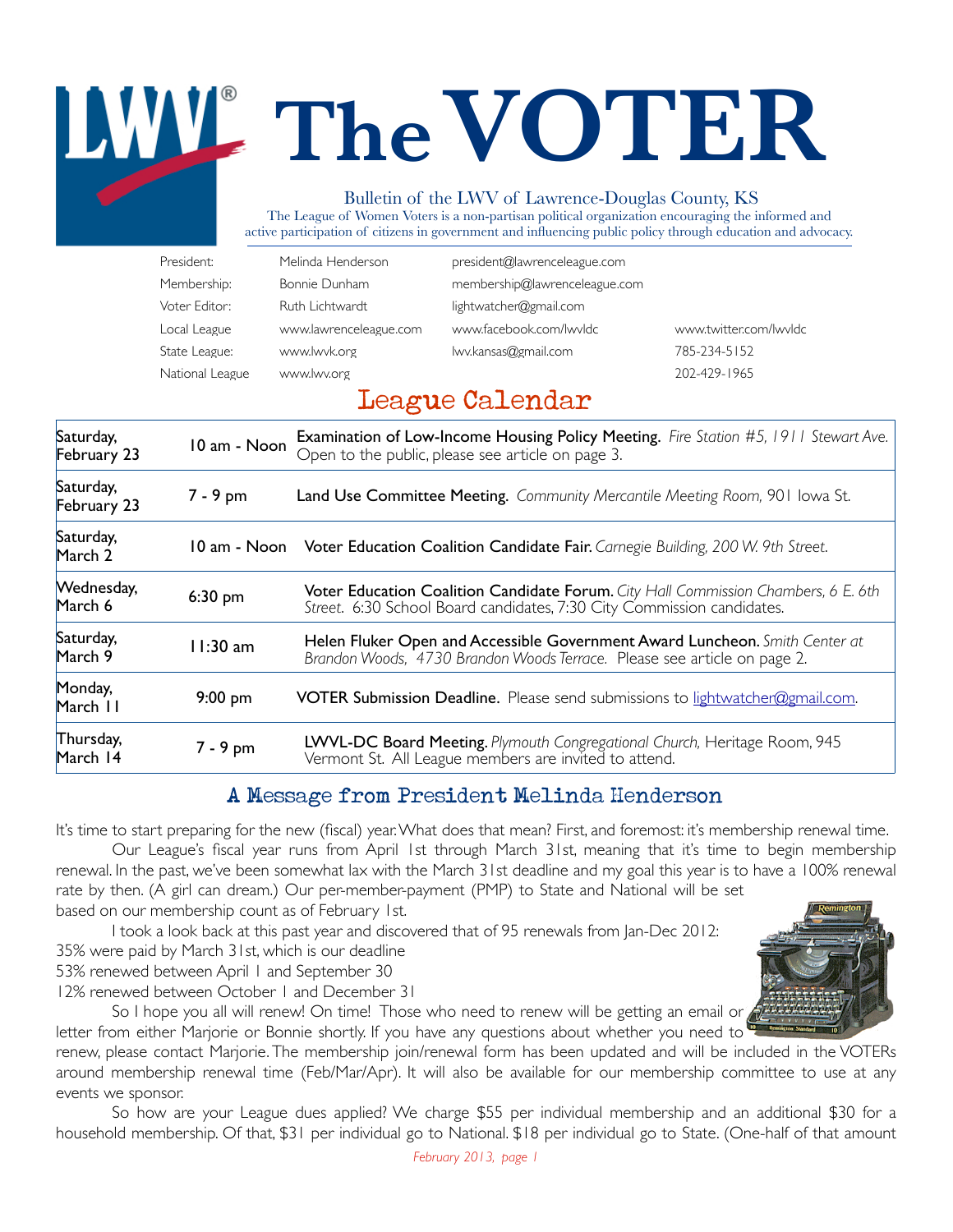for the additional household membership.) So, basically, we make a "profit" of \$6 per individual membership and \$5.75 per household membership. Maybe somewhere between \$600 and \$650 for the upcoming year. That's not much when you think about all we try to accomplish, which is why we rely so heavily on fundraising (more on that in another article). I'll have more information next month about how State and National use our PMPs and what they help pay for…it's A LOT!

And, of course, a new year means a new Board of Directors. The Nominating Committee has begun the task of searching for new board members. If you're interested in serving on the Board of Directors, please contact Sharon Brown. If you receive a call asking you to serve, please consider it. If you have any questions about what it takes to be a board member, please contact me…I have thoroughly enjoyed my time serving on the League's Board of Directors. Other updates:

I feel like we've made huge strides into the 21st century as far as technology and visibility goes, which was one of my primary goals when I became your president. More people like us on Facebook every day (and I want to get a PayPal gizmo set up so if they REALLY like us they can throw a few bucks our way, and maybe even do membership renewals in the future) and our website is getting lots of hits…especially at election times (see PayPal reference above). On Facebook, we've gone from 30 "likes" on April 1, 2012 to 88 "likes" on February 15, 2013…nearly a 200% increase so far this fiscal year! And lots of people will "share" a post or an event from our page onto their page, so our total reach is way past 88 unique people. Next step is to turn that outreach into memberships!

Do you ever visit our website? You know, it has a current Calendar of Events (some items get posted after the VOTER is published) and currently has the Voter Guides for the city commission primary election. Have you looked at those yet? Which candidates told us a secret? Our busiest day lately was January 23rd when we had 464 requests for pages. Since then our daily average number of requests has been 155. I expect that number to increase as we get closer to the primary election and people turn to our Voter Guides for information.

We still need a committee to oversee the Mabel Stucky Scholarship Award. Please let me know if you're interested in helping fill that void.

We're also looking for someone with a good eye for website layout. Caleb has done an excellent job of making updates to our website, but we need to take an overall look at how it's laid out and ways to make it more user-friendly. Would you be interested in providing feedback to help us get started on this project?

### Nominations Needed for the Helen Fluker Open and Accessible Government Award

There are many Douglas County residents who are worthy of this award, but who have not yet been nominated. All nominations are due in to the Fluker Award Committee by February 23, 2013. The nomination

form can be accessed in your January VOTER or at our website: www.lawrenceleague.com/ Fluker.html.

### *Make your reservations now*

*to attend the Saturday, March 9 luncheon at which the Helen Fluker Open and AccessibleGovernment Award* 

*will be presented to a Douglas County resident who has promoted improvement in* 

*government. Reservations must be made by Tuesday, March 5, with Lee Ketzel (843-4834 or leeketzel@yahoo.com) or Marguerite Lohrenz (865-0195 or zlohren@sbcglobal.net).*

The event will be at the Smith Center, 4730 Brandon Woods Terrace, at 11:30 with lunch to be served at noon. The formal presentation of the award is to be at 12:30. Cost of the lunch is \$14. The menu for the luncheon is: Mediterranean chicken, couscous, lemon broccoli, pesto shrimp skewers, mixed greens and bread, pecan pie, water, coffee and iced tea.

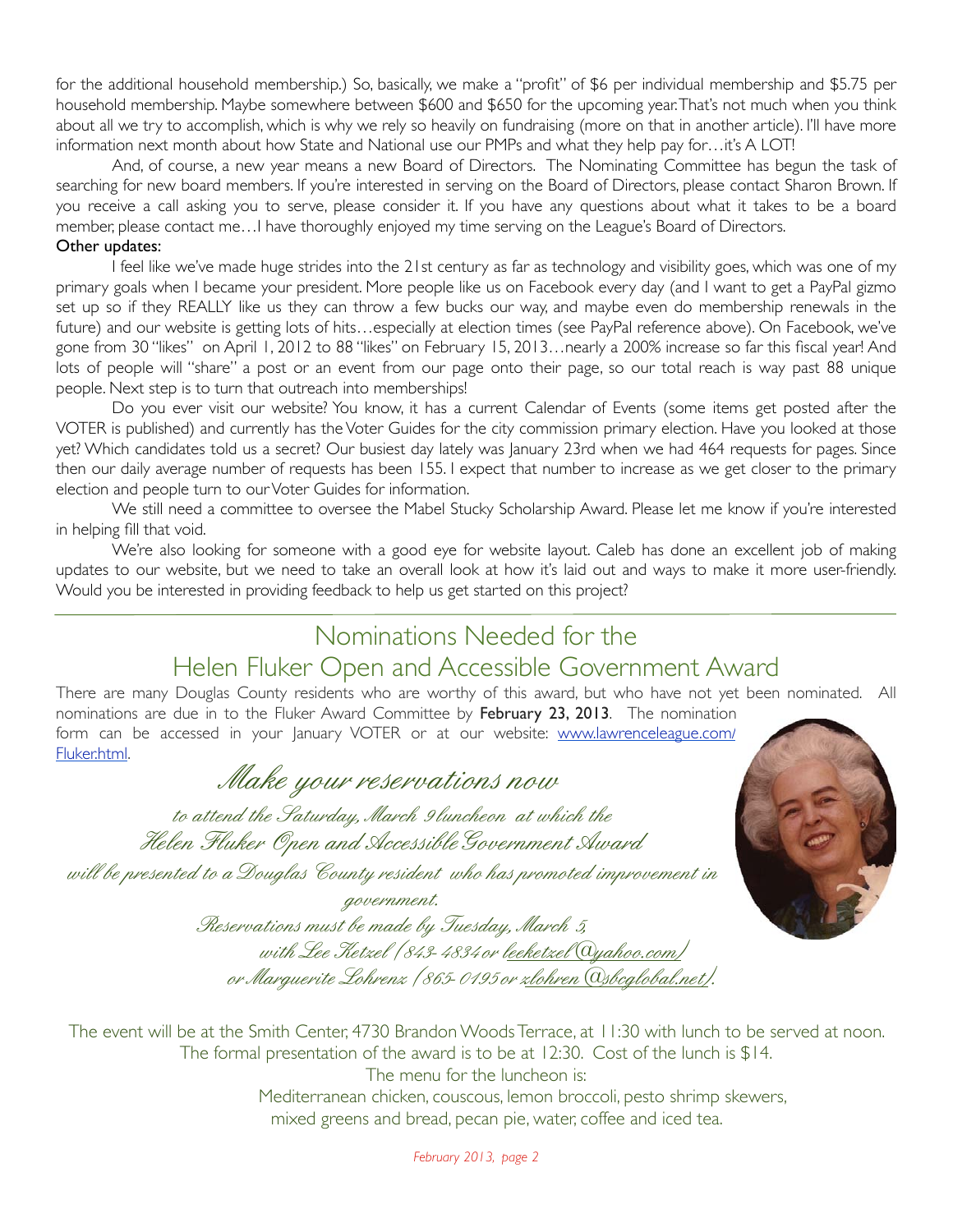

#### VOTER GUIDES FOR Primary City COMMISSION ELECTION are Ready!

Access them at www.lawrenceleague.com/ elections/html



### $FBATF$ EXPERIENCE?

LWVUS is inquiring about any League members who have debate training, been involved in formal debating or have taught debate. If interested, please contact Melinda.



#### Housing for Low-INCOME GROUPS STUDY

Saturday, February 23, 2013

Shannon Oury, Lawrence-Douglas County Housing **Authority** Rebecca Buford, Tenants to Homeowners/Lawrence Community Housing Trust Program 10:00 AM—12:00 Noon

Location: Fire Station 5

#### Saturday, March 23, 2013

League Members to review the League's position Housing for Low-Income Groups 10:00 AM—12:00 Noon Location: Ninth St. Missionary Baptist Church Christian Education Bldg. 833 Ohio Street

For more information, please contact James Dunn at 843-5272.

### Voter Services

League is a member of the local, non-partisan Voter Education Coalition (VEC), created to promote civil dialogue and broad participation of citizens and candidates through community forums. The VEC scheduled a city commission candidate 'meet and greet' on

February 2 and a forum on February 7. Nine of the eleven candidates were present at both events. The forum was broadcast live on Knology channel 25. If you missed it, you can stream it (3 parts) from your computer (LJWorld.com), or catch it on Knology On-Demand: choose Local, scroll down to second page, click on Local Election 2013. Voter registration has closed for the primary election on February 26.

VEC events scheduled for the general election include the following:

- Candidate Fair on Saturday, March 2, 10am-noon, at the Carnegie Building.
- Candidate Forum for both city commission and school board candidates on March 6, 6:30-8:30pm at City Hall.
- Town Hall question and answer session for the school bond issue on March 26 at 7:00 pm at the Carnegie Building.

Voter Guide. Voter Guides were compiled for all candidates who responded to our request (again, nine of eleven). Please visit the League website to view them.

Voter Registration. The State Board has recommended that local Leagues register voters as follows, until further notice: Use the State of Kansas voter Registration form and provide information to the registrant about "proof of citizenship" requirements. It will be up to the registrant to decide whether to take the voter registration form, along with the proof of citizenship document to the Douglas County Clerk's office; or have the League turn the registration form in to the Clerk and have them follow up with the registrant re: obtaining proof of citizenship. There is only a two-week window to register voters for the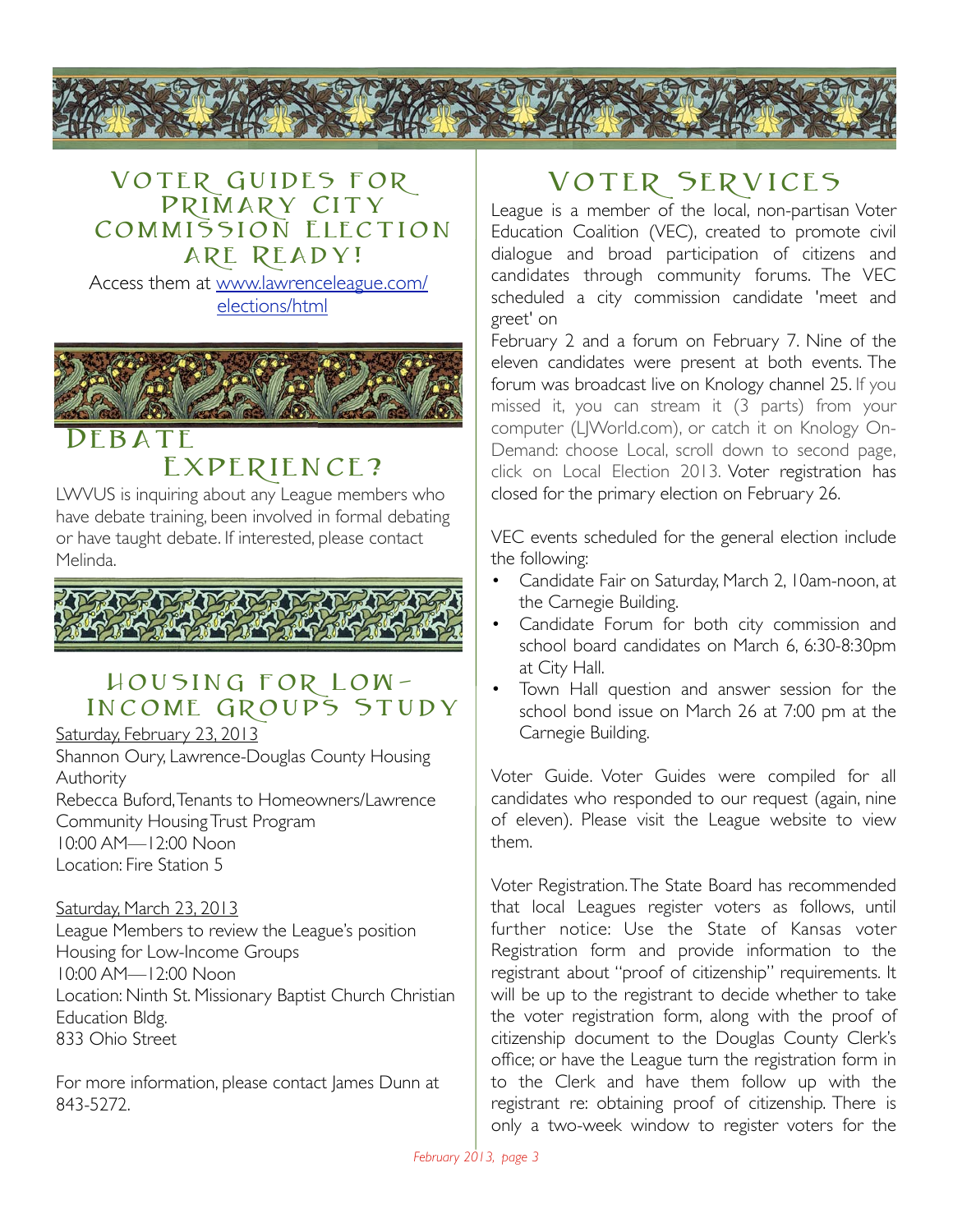general election: Feb 27 – Mar 12. We will be available to register and educate people who want to register to vote at the VEC events on Mar 2 and Mar 6. Please let Cille King know if you'd like to help with either of those events. Thank you.

! ! - *Cille King and Melinda Henderson*



### MINUTES OF THE January 2013 Board MEETING

Present: Melinda Henderson (President), Milton Scott (Vice President), David Burress (President Elect), Marjorie Cole (Treasurer), Caleb Morse (Secretary); Directors: Margaret Arnold, James Dunn, Cille King, Ruth Lichtwardt. Absent: Bonnie Dunham, Sally Hayden, Marlene Merrill. Others present: Marilyn Roy.

Call to order. The meeting was called to order by Melinda around 7:10 pm.

Adoption of the agenda. An agenda was adopted.

Minutes of the September meeting. Caleb (Melinda) moved to adopt the minutes of the Dec meeting as distributed by Caleb on 8 Jan but amended to show that Margaret (not Marjorie) had help draft a letter on judicial selection; carried.

#### REPORTS

Treasurer's report. Marjorie reported total income for Dec of \$774.48 (\$719.48 in contributions, \$55 in dues; fund drive expenses of \$117.83 were subtracted from \$837.31 in total contributions); and expenses of \$1,923.76 (\$205.08 for administration [printer, ink cartridges, and postage], \$443.25 for the third quarter per member payment to LWVK, \$221.41 for printing and mailing The Voter, and \$54.02 for voter services). So, net outflow was –\$149.28.

As of 1 Jan, balances in various accounts were: Checking  $=$  \$1,119.47 (with \$262.74 outstanding) Money Market  $= $2,100.99$  $Stucky = $6,370.69$ 

 $Iudiciary = $593.58$ Education Fund (LWV EF) =  $$1,803.11$  (after acknowledgement of its receipt by LWVEF) The Dues Scholarship fund (a subset of the General Fund) currently has \$100 available.

Notes: Please submit all bills/invoices to Marjorie as soon as possible after receipt. Mail to LWV-L/DC, PO Box 1072, Lawrence 66044, if it is inconvenient to bring them to her in person.

Marjorie noted that our bulk mail permit expires 10 Feb and we would get a better rate if we were to renew prior to that date. Melinda said that, although we had decided to let the permit lapse at the December meeting, we might have a couple more items to mail before the permit expires. Cille (Margaret) moved to accept the report; carried.

President's report. In her report, Melinda detailed her activities since taking over as president. Notable among these were holding a board orientation, attending LUC meetings, writing/editing letters to the editor, representing League at various public meetings, sending out fund drive letters and other items, and various other activities, especially related to electronic communications and our internet presence. Among her listed Goals and Objectives, she noted that this year's fund drive had already raised a total of \$875 more than last year's drive. Other items that still need to be addressed this year: [1] Updating the membership application. Melinda suggests reminding members in advance that their membership expires in April, and finding a way to get renewing members to fill out the new, expanded membership form (in which they can indicate their interests). David suggested capturing these listed interests in a database. [2] Updating the new member packet. [3] Updating member scholarship application and policy. Marjorie and David are revising these for adoption at the Feb meeting. [4] Updating the policies and/or bylaws to allow for new membership levels. At a previous meeting, we decided that creation of new membership levels, such as a "sustaining member" membership, would need to be approved at Annual Meeting. Melinda added to this that she thinks we need to update the layout of the website, and suggested we create a data manager portfolio and resurrect the "social media" committee. David suggested we try to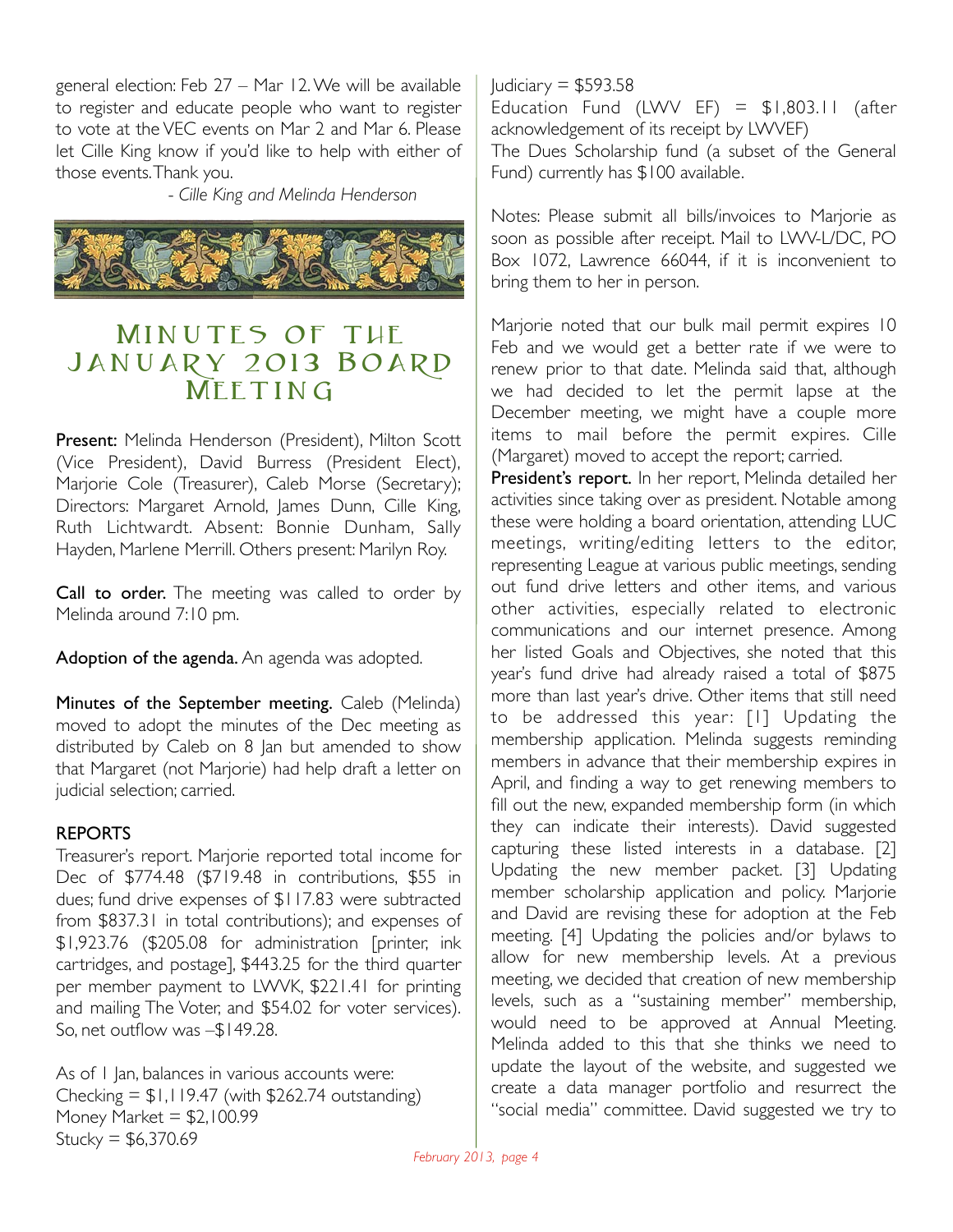recruit members to fill these rolls first, then create to the portfolio.

Land Use Committee. Melinda advised us that LUC still needed a Board member representative for Jan, Mar, and Apr meetings. The Feb meeting will take place at David's house (with David representing the Board). Melinda noted that, after hearing the disparaging remarks that one of our city commissioners made about another civic group over a land use issue, she had taken pains to contact the commissioner to make sure he didn't also harbor animosity toward League, given our activity on land use. She reported that he did not.

Low-Income Housing Position Study Study. Milton reported that the next meeting of this Study<sup>2</sup> will occur on 26 Jan 10 am to noon, at Fire Station #5. A third meeting is tentatively scheduled for 23 Feb.

The Voter. Ruth will edit the Feb, Mar, and May Voter. She is not able to do the April edition.

Fluker Award (Membership and Leadership Development). Bonnie (in absentia) and Margaret submitted a summary on the planning meeting for the Helen Fluker Award, which had taken place on 20 Jan at the home of Lee Ketzel (Marguerite Lohrenz, Lynne Bodle, Margaret Armstrong and Bonnie Dunham all attended). The deadline for nominations is 23 Feb; the recipient will be selected at the next committee meeting, on 26 Feb; both the recipient and nominator(s) will be notified as soon as possible afterward. All those who submit nominations for non-winners will be notified that their nominee did not win, and thanked for participation prior to the luncheon, which will take place on 9 Mar at Brandon Woods. The committee is presently working on publicity for the award and details for the event, which will be published in the Voter.

#### ACTION and DISCUSSION

Portfiolios (and Bylaws) Update. David had already circulated a handful of portfolio descriptions, most recently as version "3" (for General Board member, President, Vice President, Treasurer, Secretary, Membership, Voter Service). Margaret (Ruth) moved to prepare for inclusion in the Bylaws and portfolios a statement that all and only officers are on the executive committee; carried. (This, along with

proposals to add new membership categories, will have to be approved by the membership at Annual Meeting.) Marjorie noted that the President is an ex officio member of all committees except the nominating committee; David will add this language to the President's portfolio. David suggested adding relevant text from the Bylaws to each of the President, Vice President, and Treasurer portfolio statements. Ruth (Cille) moved to adopt the portfolios as distributed in versions "3" by David, with changes suggested by Marjorie and David; carried. James will contribute a portfolio description for study chair and one for liaison to the LWVK Board. David asked what other jobs we thought might be useful to describe. Hospitality? Observer Corps? Et cetera?

New Member packets. Melinda circulated a version of the current new member packet for our consideration.

Update on printing/mailing the Voter. Melinda reported that she had received a good response to inquiries about emailing the Voter. Twenty members still desire a printed copy, as do 20 government officials, 3 donors, 11 for libraries and members of the media. So, the total number of printed copies will now be just over 50.

Annual Meeting. Annual Meeting will take place on 20 Apr. There was some discussion about possible speakers for the event.

Voter list. Melinda briefed us on her efforts to update the list of names of members, potential members, government officials, and donors.

Afternoon with our Legislators. Melinda reminded us that this was set for 19 Jan , 4-6pm, at Rita Spradlin's home. Milton and James offered to arrive early to help with the set up.

Nominations Committee. Two Board members must be appointed to fill out this 5-member committee.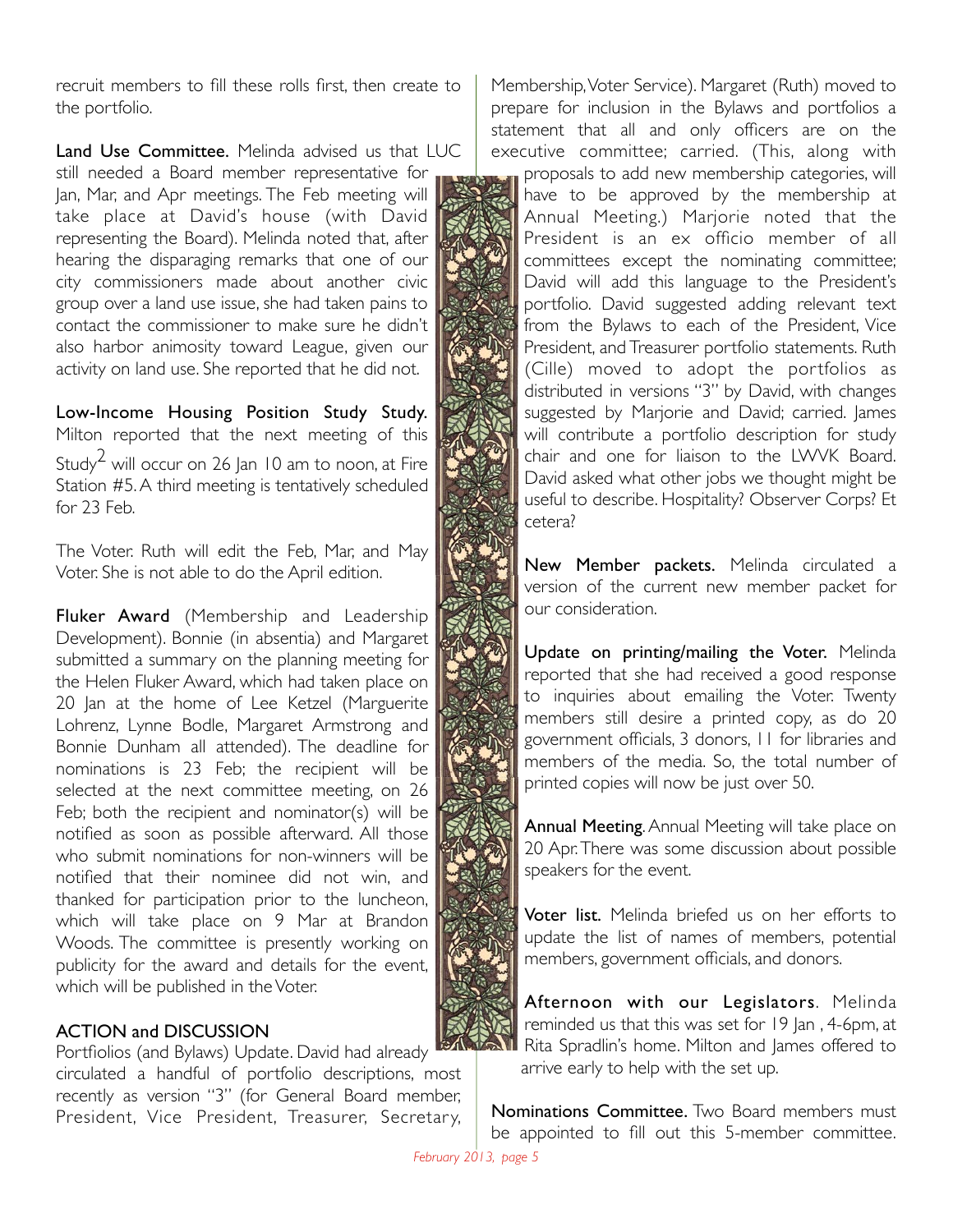There were no volunteers. (Caleb offered to check minutes of past meetings, just to be sure no one had yet been appointed; doing so, he found no one had.)

Mabel Stucky Award Chair. Marlene has had to withdraw her offer to chair the Stucky Award Committee. Melinda asked Sally if she would fill this role.

USD 497 bond issue. There was some discussion of what, if anything, we should do regarding this issue. We could advocate for or against it, but in the past League has merely helped educate the public about this kind of issue. Caleb will send samples of educational information on past bond issues to Cille.

Gun Control. Apparently, the JoCo League is interested in taking a public stand on gun control issues. David suggested looking into limits in state and local laws.

League Ride Share Program. Marilyn Roy thought it might be helpful to some members to establish a ride share program to League-sponsored meetings and events. She offered to serve as the coordinator for the program and will prepare an announcement for the list serve and Voter.

Fire Station #5 Meeting Room. There was some discussion of how to how to address 48-person capacity of this meeting room, which has become the de facto place for most League meetings. The consensus seemed to be that exceeding room capacity is, generally speaking, not a significant problem.

State Board Meeting and other events. James reported that there was to be a meeting of the LWVK board the following Saturday. State League Day at the Capitol is planned for 13 Feb. State Convention is planned for 27 Apr, at the Overland Park Convention Center. LWV L-DC will be allowed 15 delegates.

ADJOURNMENT. Ruth (Margaret) moved to adjourn at 9:07 pm; carried.

NEXT BOARD MEETING. The next Board meeting will take place on Thursday, 8 Feb, from 7–9 pm at the Plymouth Congregational Church. *- Caleb Morse*

### LAND USE COMMITTEE

The Land Use Committee (LUC) met at the home of David Burress at 7:00 p.m. on January 26, 2013. We discussed the Items on the Plannning Commission (PC) Agenda and decided to write two letters. The Agenda was unusually long, and some of the other items we have also included in this report.

Our first letter was on Item 3, Langston Heights, a new 70-lot low density residential development located north and well within walking distance of the Langston Hughes School. The development needed approval of a preliminary plat plus several separate residential zoning districts. We wrote a letter on this to the PC at their December meeting and sent the same letter attached to a forwarding letter at this January PC meeting. The residents of the single family development immediately to the east of this had strongly objected to this development because the Comprehensive Plan, Horizon 2020, had designated this area as low density and they were expecting it to become a single family development. However, the interpretation of "low density" by the planning staff was considered "low" if the overall density did not exceed 6 units an acre, regardless of housing type. Consequently, the developer had proposed well over half of the total area of the development to be multiple family with a line of apartments adjacent to K10 and fourplexes and duplexes filling the remainder up to the one street of single family houses at the eastern edge. Most objectionable to the neighbors were the streets that shunted all of the traffic to the adjacent single family neighborhood. Consideration of this development had been deferred from December to this January meeting. During this meeting the

developer proposed modifications which required connection of the townhouses to Bob Billings Parkway before being issued building permits, the elimination of the fourplexes, and substituting smaller (RS5) single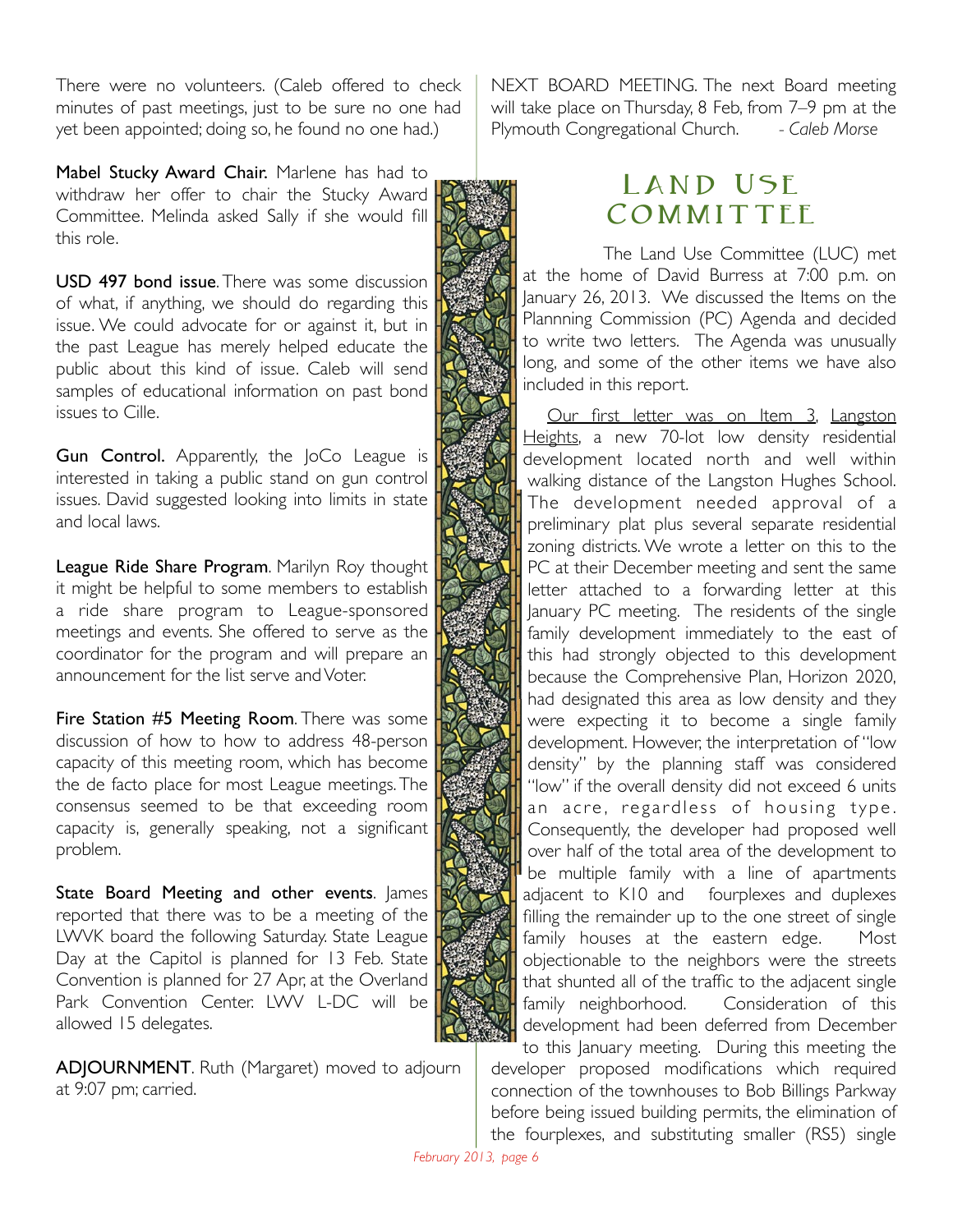family lots in their place. Our main objections to this development were the fact that so much of the housing would not attract families with children to utilize the convenience of the walking distance to the school, and the lack of predictability of how residential neighborhoods would develop based on planning staff interpretation of the Comprehensive Plan (CP). OUTCOME: the PC approved the modified version of the development.

Our second letter was on Item No. 4, regarding the CP designations of "Auto-related" commercial uses that included Truck Stops. Each of three proposed designations were located at major intersections that had also been designated "Gateways" to Lawrence, including the intersection of Highway 59 (South Iowa Street) and the South Lawrence Trafficway. We objected to including Truck Stops as one of the uses included in these major entryways because of the sensitivity of these locations and the very negative effects on Lawrence that truck stops in these locations would have. We gave three main reasons: (1) "They are not needed because there are already two (truck stops) close to Lawrence on I-70." (2) "The 'externalities' of truck stops (quoted from the June 12, 2012 Staff Report) including the constant activity of 'truck and passenger vehicle traffic, parking lot lighting, sound and smell from idling engines, and substantial amounts of pavement,' are very environmentally damaging effects. In addition, the potential for undesirable activities make the community better served when their location is isolated, such as is currently the case with the existing truck stops on 1-70 both east and west of Lawrence," and (3) "Because truck stops are very large and intensive uses, it seems counterproductive to locate them at the Gateways to our city where the impression of Lawrence would then be immediate and extremely negative. Our land uses are supposed to benefit our city. We suggest that including Truck Stops in our Land Development Code in the proposed locations of Auto Related Commercial Centers would have the opposite effect." OUTCOME: The PC recommended approval of the Auto-related designation but with the removal of the Truck Stop use.

Another item we discussed on which we had previously written an opposing letter was the Penny Sand Mining proposal, which was denied by the PC at this January meeting but will go before the County

Commission in February. Also, we briefly discussed the "Links," an 81-acre apartment-plus-golf-course development located between Queens Road and George Williams Way in Section 29 of the Northwest Plan area. Several years ago it had been approved as a "low density" Planned Development, but never developed. The current item was a request for approval of a revised Preliminary Development Plan. We had objected to the original plan and rezoning of the project because, among other reasons, it had placed a golf course fairway

on top of a major stream tributary of Baldwin Creek. This current plan had moved the golf course and had preserved areas of standing trees in better locations, among other changes. For other items on the January Agenda, please see the January Agenda on the Planning Commission website, http://www.lawrenceks.org/ planning/documents/pcagendaJanFull13.pdf.

The next LUC meeting will be February 23 at 7:00 p.m. at the home of David Burress.



#### Award-winning Mary SANCHEZ TARGETS "IMMIGRATION AND Civility" At 2013 LWVK **CONVENTION**

 Arguably, today's most important civic issue is how we treat one another. Too often, it's with pride and prejudice. Too often, it's talking -- or screaming - past each other.

Mary Sanchez brings insight and foresight to two contentious issues: Immigration and civility. A weekly syndicated columnist with Tribune Media Services, she specializes in Latin American issues. She is also a Kansas City Star metro columnist, as well as with Poder, a business magazine geared to Latin America. Sanchez is a correstpondent for EFE, a Spanish wire service.

Her column received the 2007 National Clarion Award. That year, some of her columns were published in "Best Newspaper Writing 2007." Born in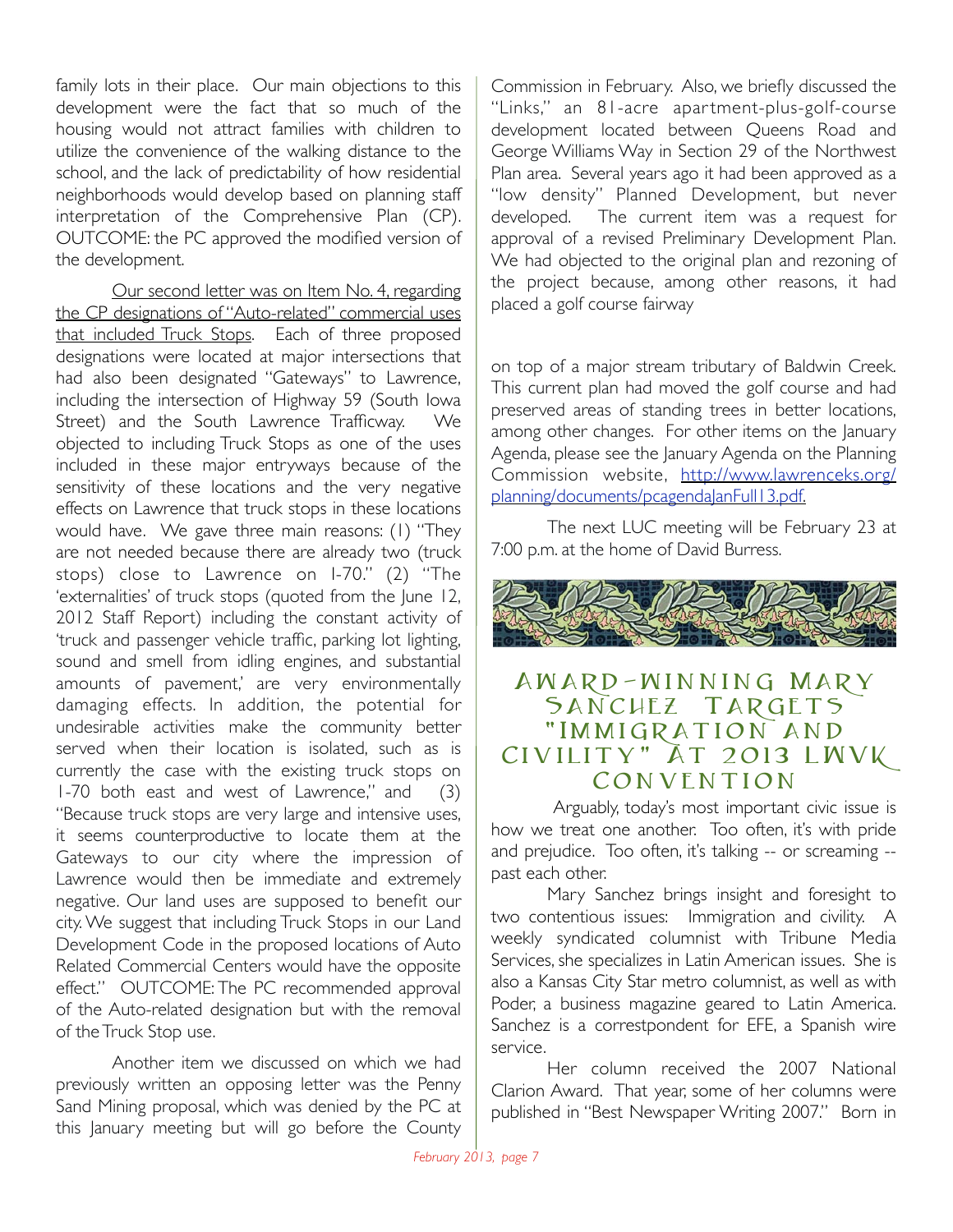Kansas City, Missouri, Mary Sanchez has lived in Mexico and traveled extensively in Central America.

The League of Women Voters of Kansas (LWVK) is delighted to welcome Mary Sanchez as the keynote luncheon speaker at the 2013 Convention. It will be held on Saturday, 4/27, at the Overland Park Holiday Inn & Suites. For information, go to the LWVK website calendar at http://www.lwvk.org/ calendar.html#apr.

#### State League Day at the Capitol Update

I was fortunate to attend my first State League Day at the Capitol on Feb 13th along with League members James Dunn, Kay & Gary Hale, Cille King and Marilyn Roy. Breakout sessions in the morning included Environmental Issues, Taxes, Voter Issues, Department of Corrections and Juvenile Justice, and a potpourri of topics. Among all of us attending, we were able to cover each session. Legislative Liaison Paul Johnson

provided a summary of bills introduced thus far and what some of the ramifications would be if they were passed. (My takeaway from his presentation was: read your Legislative e-Reports!.) Former State Senator Jean Schodorf was the luncheon keynote speaker. She emphasized that it is going to be a tough time for moderate politics to win the day in Kansas until the legislature can re-capture what was lost in the last election. Be sure to check out lean's new blog: http:// ourkansasvoice.com/. I was pleased to host four of our legislative delegation for lunch: Sen marci francisco, Sen Tom Holland, Rep Tom Sloan and Rep John Wilson. After lunch, a lively discussion ensued regarding what to do about registering voters under the new law requiring proof of citizenship. Consensus was reached that we will continue registering voters, but will rely on our County Elections Officer to pursue obtaining the citizenship documents. *- Melinda Henderson*



### A Heart-Felt Thank You to our GENEROUS CONTRIBUTORS!

We are dependent on your support for most of our activities as our dues barely cover the per member payments we make to the National and State Leagues. (For the fiscal year 2012-13, the per member payment to LWV-US is \$31 and to LWV-K is \$18; our dues are \$55 for individual members and \$85 for household members.)

Your contributions to our General Fund provide us with resources for production of the Voter newsletter and other operating costs, include Voter Service/Education materials. Your contributions to our Dues Scholarship Fund provide memberships to League members who otherwise could not participate and allow a more diverse membership. Your contributions to the Education Fund support community programs, voter education, and efforts of the state and national Leagues. (Only Education Fund contributions are tax deductible. If you made a contribution to our Education Fund, you received a letter for tax purposes.)

We are deeply appreciative. Thank you to everyone listed below who contributed during our fiscal year, thus far:

Several Anonymous Marnie Argersinger Margaret & Bill Arnold Jinny Ashlock Peggy Baker Marilyn Bradt

Sharon Brown Sarah Casad Marilyn Chamberlin Marjorie Cole Scott Criqui Mary Davidson

Candice Davis Danny Drury Bonnie Dunham Nancy & James Dunn Lee Ann & Bob Duver Hilda Enoch

Robert Fluker marci francisco Mike Gaughan Della Hadley Kay & Gary Hale Louise & Allan Hanson